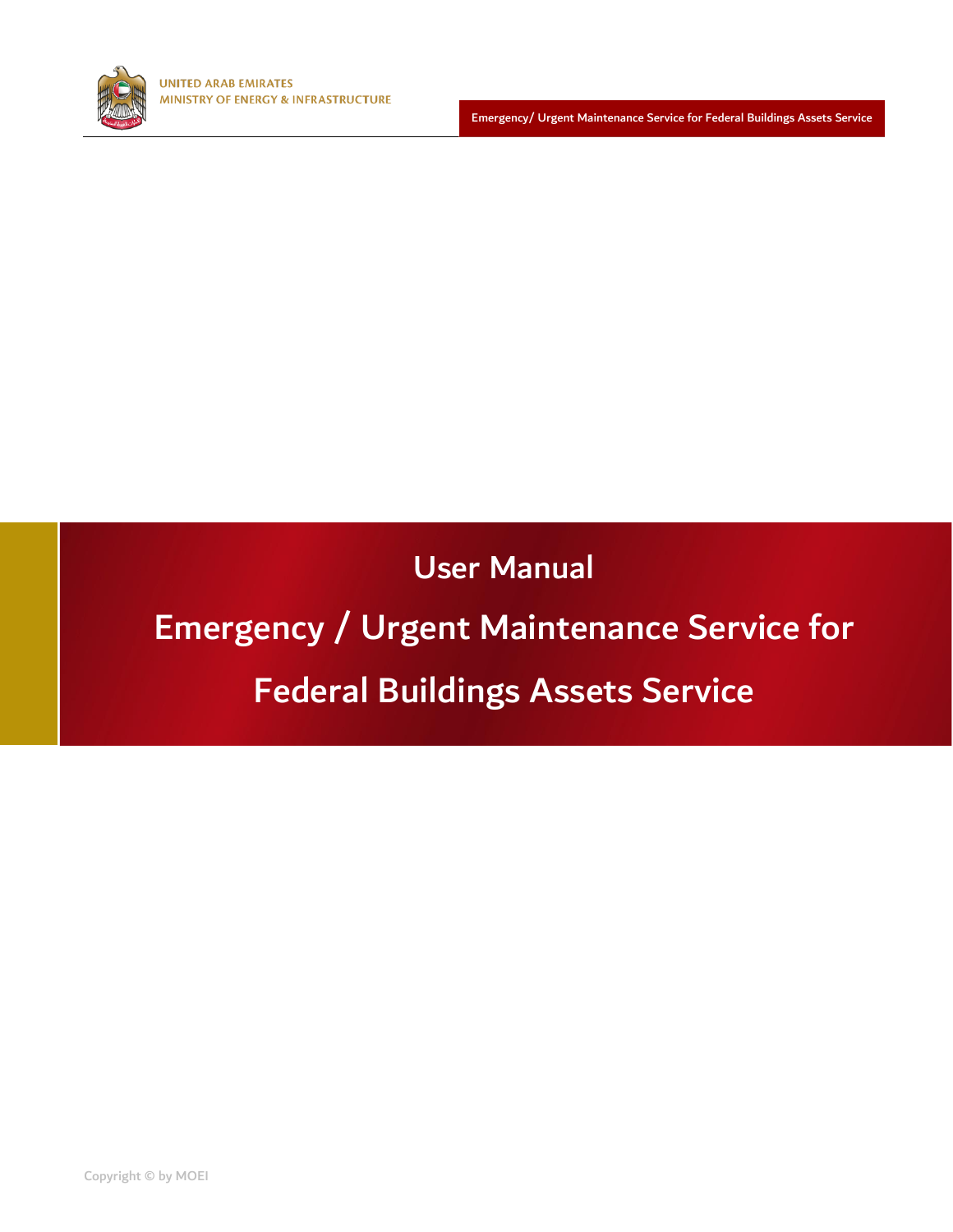

1. Open MOEI website: [https://www.moei.gov.ae](https://www.moei.gov.ae/)



2. From the home page, go to "Services" tab, then choose "Infrastructure Services".

- 3. From Services Directory, choose the category "Federal Buildings".
- 4. Then select the needed service "Emergency / Urgent Maintenance Service for Federal

Buildings Assets", you can view the service Info or start the service immediately.

| eServices Help                                                     | <b>Infrastructure Services</b>                                                                                                               |    |
|--------------------------------------------------------------------|----------------------------------------------------------------------------------------------------------------------------------------------|----|
| <b>Geological and Petrol Services</b><br>> Infrastructure Services | For all Housing Services, please visit Sheikh Zayed Housing Programme website                                                                |    |
| <b>Land Transportation</b>                                         |                                                                                                                                              |    |
| <b>Maritime Transportation</b>                                     | $:=$<br>Q Search<br>Type a keyword to search                                                                                                 | 88 |
| <b>Gamification</b>                                                |                                                                                                                                              |    |
| <b>Tenders</b>                                                     |                                                                                                                                              |    |
| <b>Quick Links</b>                                                 | <b>Geological and Petrol Services</b><br><b>Infrastructure Services</b><br><b>Land Transport</b><br><b>Maritime Transport</b>                |    |
| CAREERS                                                            |                                                                                                                                              |    |
| <b>SERVICE DIRECTORY</b>                                           | <b>Federal Buildings</b><br><b>Federal Roads</b><br><b>Dams Services</b><br><b>Housing Services</b><br><b>Procurement Management Service</b> |    |
|                                                                    |                                                                                                                                              |    |
|                                                                    | Emergency / Urgent Maintenance Service for<br><b>Federal Buildings Assets</b>                                                                |    |
|                                                                    | <b>START</b><br><b>VIEW INFO</b>                                                                                                             |    |
|                                                                    |                                                                                                                                              |    |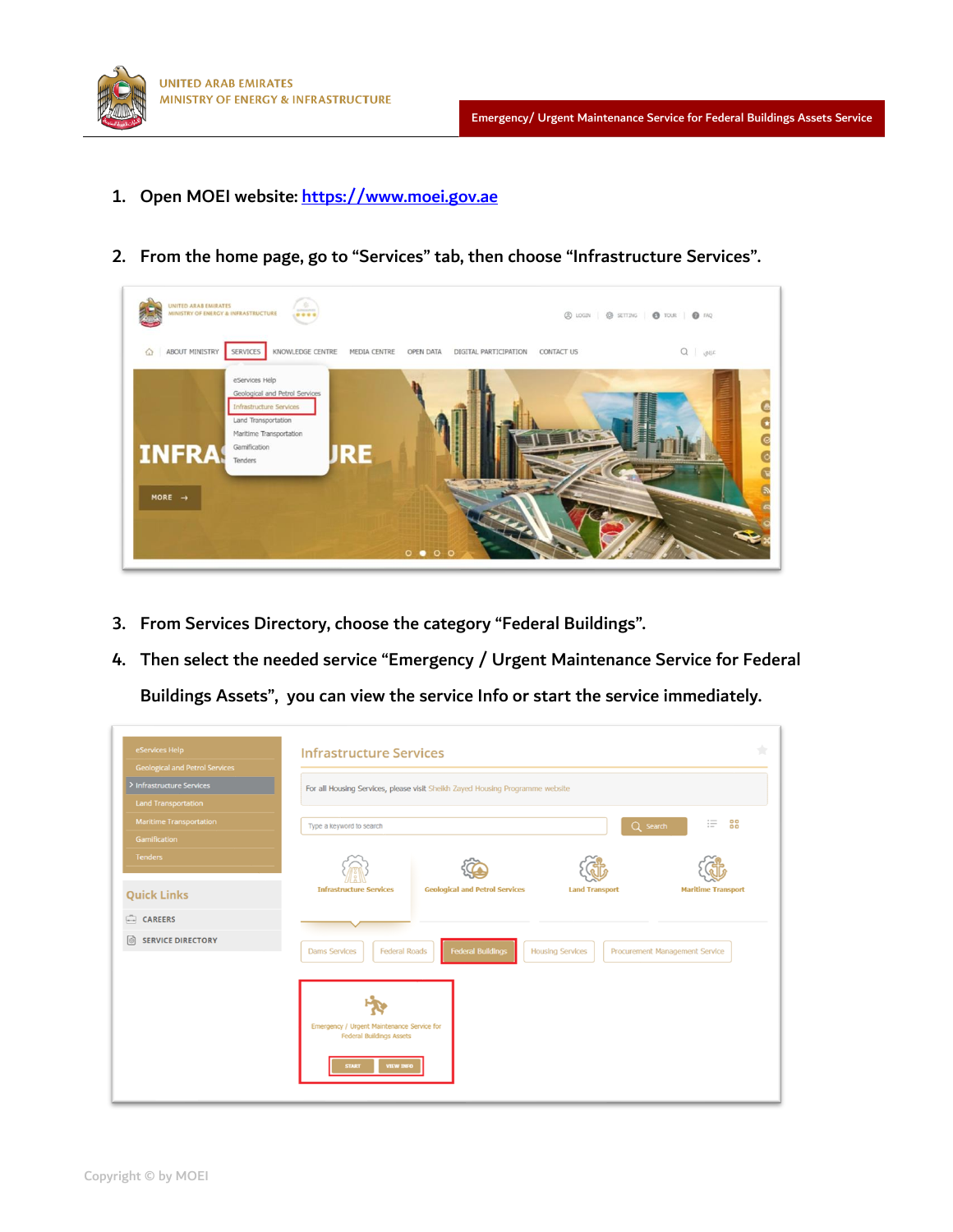

5. Then it will redirect you to the Login page, you need to login using the account credentials provided to you by the ministry as this service is intended for the authorized government entities only.

| <b>Member Login</b>                                                                                                              |                              |    | ٠                                                                              |
|----------------------------------------------------------------------------------------------------------------------------------|------------------------------|----|--------------------------------------------------------------------------------|
| Dear Client, this service needs to login into the page. So, please use your<br>registered information or register a new account. |                              |    |                                                                                |
| Username or Email                                                                                                                | Ω                            | OR |                                                                                |
| Password                                                                                                                         |                              |    | Sign in with UAE PASS                                                          |
|                                                                                                                                  | $\frac{\bigcap}{\mathbb{F}}$ |    | A single trusted digital identity for all citizens,<br>residents and visitors. |
| e<br>I'm not a robot<br><b>IRCAPTCHA</b><br>Privacy - Terms                                                                      |                              |    |                                                                                |
| Forgot password?                                                                                                                 |                              |    |                                                                                |
| Login<br>Do you have an account                                                                                                  |                              |    |                                                                                |

6. Fill the applicant Information.

| <b>Completion Status</b><br>Save as Draft<br>目<br><b>Cancel Application</b><br>$\pmb{\times}$ | .,<br>0% | Applicant Information<br>Applicant Name*<br>وذارة تلويز<br>Applicant Email *<br>eservices.test@mopw.gov.ae | Applicant Mobile*<br>0555255556         |   |
|-----------------------------------------------------------------------------------------------|----------|------------------------------------------------------------------------------------------------------------|-----------------------------------------|---|
|                                                                                               |          |                                                                                                            |                                         |   |
|                                                                                               |          |                                                                                                            |                                         |   |
|                                                                                               |          | Coordinator Information                                                                                    |                                         |   |
|                                                                                               |          | Coordinator Name*<br>Coordinator Name                                                                      | Coordinator Mobile*<br>Ļ<br>05xxxxxxxxx |   |
|                                                                                               |          | Coordinator Email *<br>example@example.com                                                                 |                                         | Ą |
|                                                                                               |          |                                                                                                            | Next »                                  |   |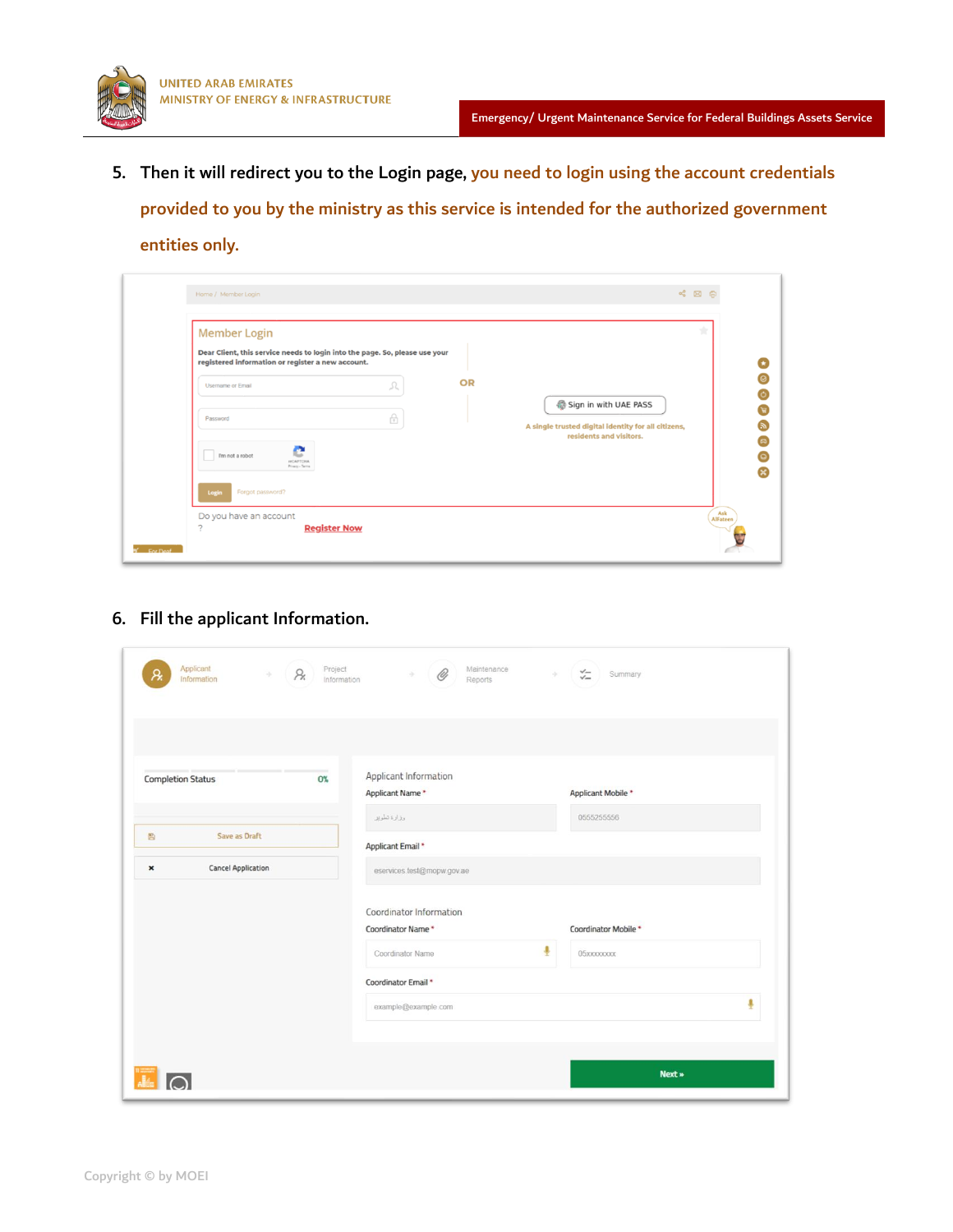

7. Fill the project Information, and specify the main type of required maintenance (emergency maintenance or urgent maintenance). Based on the selected main type, it is required to define a list of work items where more than one item can be selected from the list.

| Applicant<br>Information                    | Project<br>Ą.<br>Information | Maintenance<br>O<br>Reports | $\omega_{\rm{B}}$ | $\frac{1}{\sqrt{2}}$ Summary |  |
|---------------------------------------------|------------------------------|-----------------------------|-------------------|------------------------------|--|
| <b>COMPLETION STATUS</b>                    | 25%                          | PROJECT INFORMATION         |                   |                              |  |
|                                             |                              | Beneficiary Name*           |                   | Emirate*                     |  |
| <b>APPLICANT INFORMATION</b><br>$\odot$     |                              | <b>Please Select</b>        | $\sim$            | <b>Please Select</b>         |  |
|                                             |                              | Project Name*               |                   |                              |  |
| Save as Draft<br>Đ                          |                              | Please Select               |                   |                              |  |
| $\pmb{\times}$<br><b>Cancel Application</b> |                              | <b>MAINTENANCE TYPE</b>     |                   |                              |  |
|                                             |                              | Main Type*                  |                   | Sub Type *                   |  |
|                                             |                              | Please Select               |                   | <b>Please Select</b>         |  |
|                                             |                              | Work Details *              |                   |                              |  |
|                                             |                              | <b>Work Details</b>         |                   | ٠                            |  |
|                                             |                              |                             |                   |                              |  |
|                                             |                              |                             |                   |                              |  |
|                                             |                              | « Previous                  |                   | Next »                       |  |

| Applicant<br>Information                    | Project<br>Information | Maintenance<br>$\mathscr{Q}$<br>×.<br>Reports |        | $\frac{v}{v}$ Summary                                                                         |
|---------------------------------------------|------------------------|-----------------------------------------------|--------|-----------------------------------------------------------------------------------------------|
| <b>COMPLETION STATUS</b>                    | 50%                    | PROJECT INFORMATION                           |        |                                                                                               |
|                                             | Beneficiary Name*      |                                               |        | Emirate *                                                                                     |
|                                             | وزارة القافة والقباب   |                                               | $\sim$ | Al Fujairah                                                                                   |
| APPLICANT INFORMATION<br>$(\checkmark)$     | Project Name*          |                                               |        |                                                                                               |
|                                             |                        | الدركز اللقابي والدهرقي بتسقي                 |        |                                                                                               |
| Save as Draft<br>$\mathfrak{S}$             |                        |                                               |        |                                                                                               |
| $\pmb{\times}$<br><b>Cancel Application</b> |                        | <b>MAINTENANCE TYPE</b>                       |        |                                                                                               |
|                                             | Main Type *            |                                               |        | Sub Type *                                                                                    |
|                                             | أعدل الصيئة الفترنة    |                                               |        | x الفتح فيريد من قبل - x النظم فقد فيرسلي للأنف بكل معنى - x الفتح قيد من قبل<br>$\checkmark$ |
|                                             | Work Details *         |                                               |        | حرث منن كبريشي                                                                                |
|                                             | test                   |                                               |        | البعاث روائع عاز من المعتبر                                                                   |
|                                             |                        |                                               |        | تسالف شنثن الإسقف بشكل مفاجئ                                                                  |
|                                             |                        |                                               |        | انتقائي باية نكرته                                                                            |
|                                             |                        |                                               |        | القمار تعزعت شيه الأرضية او الطرية<br>رجرد طلح في شبكة الصرت الناطية                          |
|                                             |                        |                                               |        | ترکیب اعلیه ثعرف المنافیل المکترفة (بنون عقاد )                                               |
|                                             |                        |                                               |        |                                                                                               |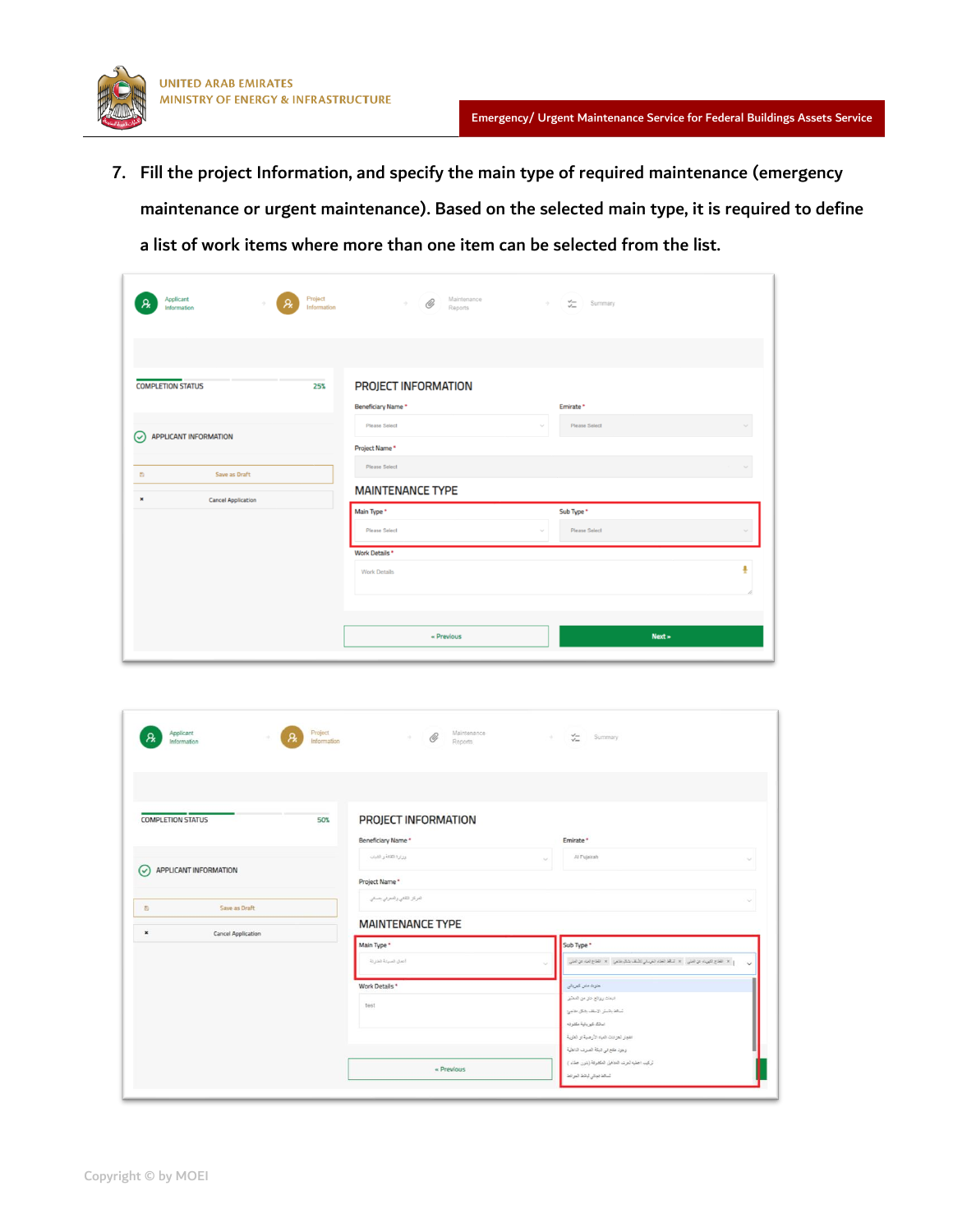

8. Upload the needed documents.

| Applicant<br>R.<br>Information                                                            | Project<br>R,<br>Information |                                                                                                                                                   | Maintenance<br><b>Reports</b> | $\frac{\sqrt{2}}{2}$                                            | Summary |
|-------------------------------------------------------------------------------------------|------------------------------|---------------------------------------------------------------------------------------------------------------------------------------------------|-------------------------------|-----------------------------------------------------------------|---------|
| <b>Completion Status</b>                                                                  | 25%                          | <b>Maintenance Reports</b><br>Maintenance Reports *                                                                                               |                               |                                                                 |         |
| Applicant Information<br>✓<br>Project Information<br>Œ<br>Invalid Data in<br>Project Name |                              | Allowed File Types are: DOC, DOCX, PDF, XLS, XLSX, CAD, JPG, JPEG, GIF, PNG, VSD, PDF, ZIP, PPT, MPP, TIFF<br>Note: you can upload multiple files |                               | 土<br>Click or Drop a file<br>File size should be 5 MB<br>null } |         |
| Save as Draft<br>图<br><b>Cancel Application</b><br>$\pmb{\times}$                         |                              | « Previous                                                                                                                                        |                               |                                                                 | Next »  |

9. Submit the request by clicking on "Submit" button, or you can click on "Save as Draft" to save the request and modify it later before sending it to the Ministry.

| Applicant<br>Project<br>Information<br>Information | Maintenance<br>Reports                               | Summary                                 |
|----------------------------------------------------|------------------------------------------------------|-----------------------------------------|
|                                                    |                                                      |                                         |
| <b>COMPLETION STATUS</b><br>100%                   | <b>SUMMARY</b>                                       |                                         |
|                                                    | <b>Application Number</b><br><b>EMD-78</b>           |                                         |
| APPLICANT INFORMATION<br>⊙                         | <b>APPLICANT INFORMATION</b>                         |                                         |
|                                                    | <b>Applicant Name</b><br>وزارة تغوير                 | <b>Applicant Mobile</b><br>0555255556   |
| PROJECT INFORMATION<br>$\odot$                     | <b>Applicant Email</b><br>eservices.test@mopv.gov.ae |                                         |
| <b>MAINTENANCE REPORTS</b><br>$(\checkmark)$       | <b>COORDINATOR INFORMATION</b>                       |                                         |
| $\mathcal{D}$<br>Save as Draft                     | <b>Coordinator Name</b><br>test                      | <b>Coordinator Mobile</b><br>0501234567 |
| ×<br><b>Cancel Application</b>                     | <b>Coordinator Email</b><br>test@test.ae             |                                         |
|                                                    | <b>PROJECT INFORMATION</b>                           |                                         |
|                                                    | <b>Beneficiary Name</b><br>وزارة الثقة والتباب       | Emirate<br>Al Fujairah                  |
|                                                    | <b>Project Name</b><br>شركز اثقفي والمعرفي بمسقي     |                                         |
|                                                    | <b>Work Details</b>                                  |                                         |
|                                                    | test                                                 |                                         |
|                                                    | <b>MAINTENANCE REPORTS</b><br>EM_test.pdf            |                                         |
|                                                    |                                                      |                                         |
|                                                    | $\le$ Previous                                       | Submit                                  |
|                                                    |                                                      |                                         |